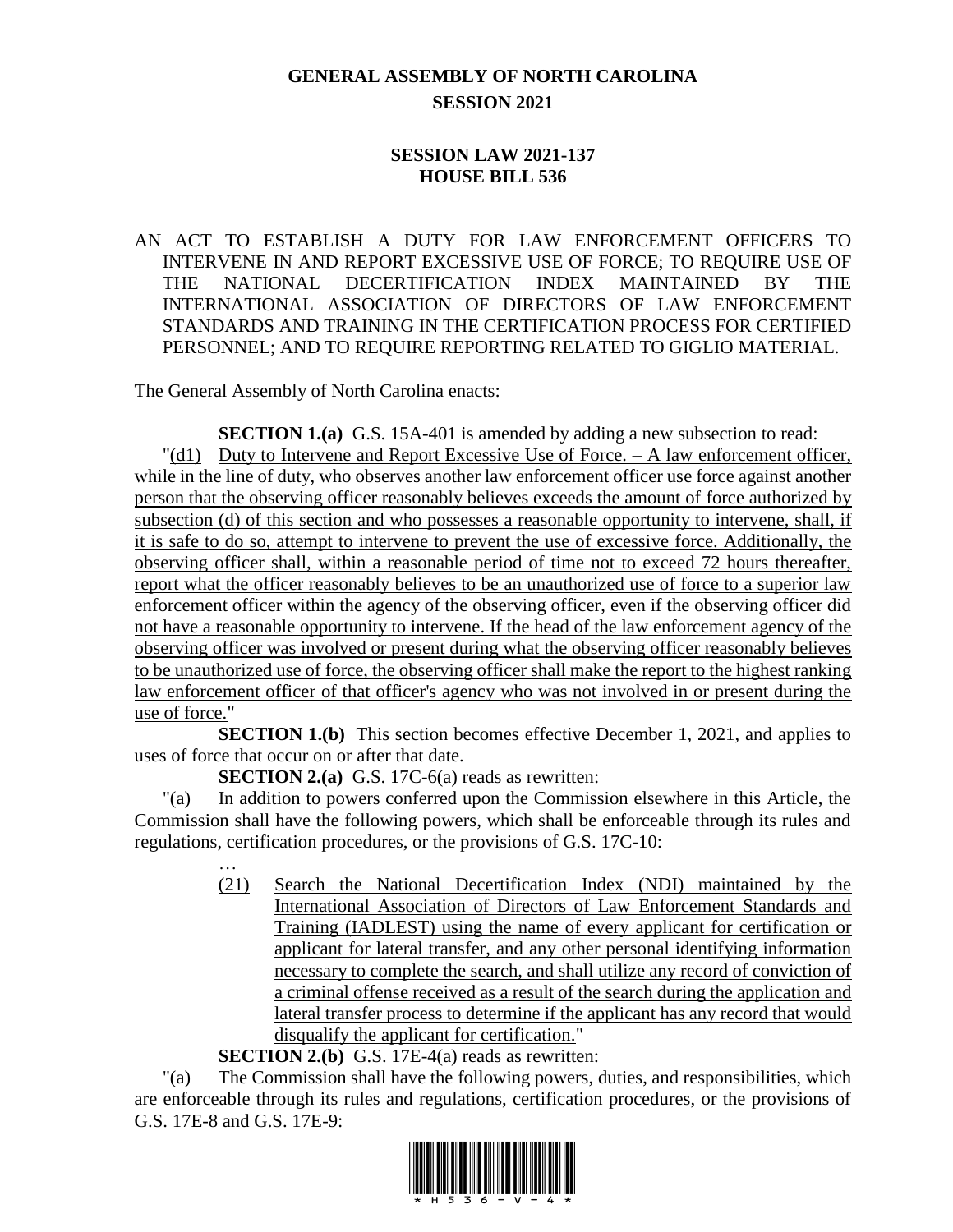(17) Search the National Decertification Index (NDI) maintained by the International Association of Directors of Law Enforcement Standards and Training (IADLEST) using the name of every applicant for certification or applicant for lateral transfer, and any other personal identifying information necessary to complete the search, and shall utilize any record of conviction of a criminal offense received as a result of the search during the application and lateral transfer process to determine if the applicant has any record that would disqualify the applicant for certification.

…."

…

**SECTION 2.(c)** This section becomes effective October 1, 2021, and applies to applications for certification submitted on or after that date.

**SECTION 3.(a)** Article 1 of Chapter 17C of the General Statutes is amended by adding a new section to read:

## "**§ 17C-16. Requirement to report material relevant to testimony.**

(a) Any person who is certified by the Commission or has received a conditional offer of employment and who has been notified that the person may not be called to testify at trial based on bias, interest, or lack of credibility shall report and provide a copy of that notification to the Criminal Justice Standards Division within 30 days of receiving the notification, except as provided in subsection (h) of this section. This requirement shall only apply if the person is notified by one of the following methods:

- (1) In writing by a superior court judge, district court judge, federal judge, district attorney, assistant district attorney, United States attorney, assistant United States attorney, or the person's agency head.
- (2) In open court by a superior court judge, district court judge, or federal judge, and documented in a written order.

(b) The report to the Division shall be in writing and shall state who notified the person that the person may not be called to testify at trial. A person required to report to the Division under subsection (a) of this section shall make the same report to the person's agency head within 30 days of being notified that the person may not be called to testify at trial. An agency head who receives a report that a person in the agency has been notified that they may not be called to testify at trial shall also report the notification to the Division in writing within 30 days of the agency head's receipt of that report.

(c) A superior court judge, district court judge, federal judge, district attorney, assistant district attorney, United States attorney, or assistant United States attorney who notifies a person that they may not be called to testify at trial as provided in subsection (a) of this section shall report that notification to the Division and provide a copy of the written document or order within 30 days of notifying the person that they may not be called to testify at trial.

(d) If the Division transfers to another agency the certification of any person required to report to the Division pursuant to subsection (a) of this section, the Division shall provide written notification to both the head of the new agency and the elected district attorney in the prosecutorial district where the agency is located that the person has been previously notified that the person may not be called to testify at trial. If the new agency receiving notification pursuant to this subsection is a State agency, the Division shall notify the elected district attorney in every prosecutorial district of the State.

(e) If any person required to report to the Division pursuant to subsection (a) of this section is subsequently informed in writing that that notification has been rescinded, the person shall provide the Division a copy of that document. The provisions of subsection (d) of this section do not apply if the person required to report pursuant to subsection (a) of this section is subsequently informed in writing that the notification has been rescinded.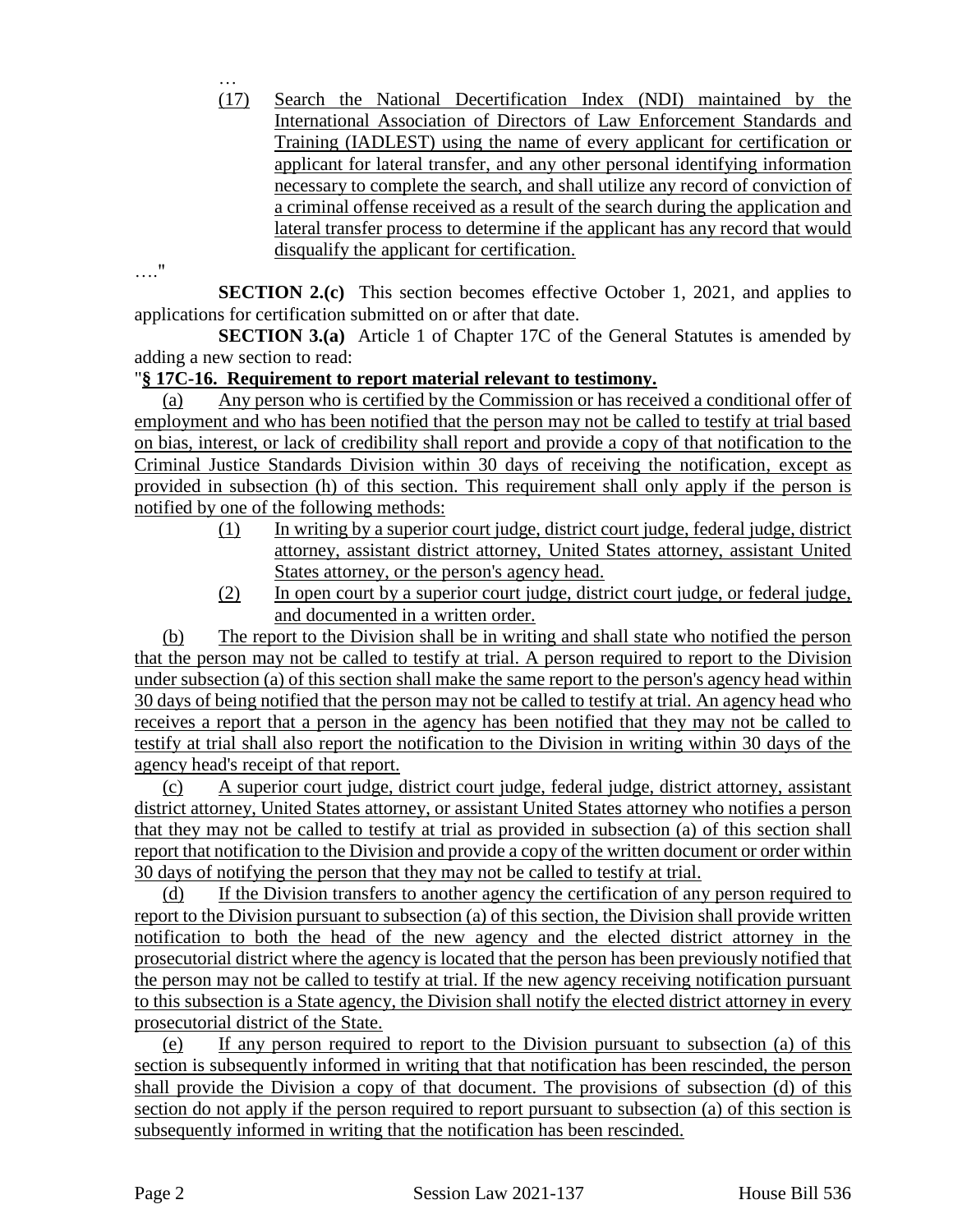(f) No later than March 1 each year, the Commission shall report to the Joint Legislative Oversight Committee on Justice and Public Safety regarding the number of individuals for whom the Division received a report required by subsection (a) of this section during the previous calendar year. The report shall include information for each case on whether a final agency decision has been entered pursuant to Chapter 150B of the General Statutes and what action, if any, has been taken against each certification. The report shall not include the name or any other identifying information of any person required to report pursuant to subsection (a) of this section.

(g) The reports and notifications received by the Division pursuant to this section shall not be public record.

(h) Any person who has received a notification that may meet the reporting requirement provided in subsection (a) of this section may apply for a hearing in superior court for a judicial determination of whether or not the person received a notification that the person may not be called to testify at trial based on bias, interest, or lack of credibility. This hearing is limited to reviewing whether (i) a person who is certified by the Commission or has received a conditional offer of employment, (ii) has been notified in writing by a superior court judge, district court judge, federal judge, district attorney, assistant district attorney, United States attorney, or assistant United States attorney; or notified in open court by a superior court judge, district court judge, or federal judge, and documented in a written order, and (iii) that notification states that the person may not be called to testify at trial based on bias, interest, or lack of credibility, not matters of law or admissibility. The person must provide notice of the hearing to the Division. One extension of 15 days will be added to the 30-day reporting requirement provided in subsection (a) of this section if notice of a hearing is received."

**SECTION 3.(b)** Chapter 17E of the General Statutes is amended by adding a new section to read:

## "**§ 17E-16. Requirement to report material relevant to testimony.**

(a) Any person who is certified by the Commission or has received a conditional offer of employment and who has been notified that the person may not be called to testify at trial based on bias, interest, or lack of credibility shall report and provide a copy of that notification to the Justice Officers' Standards Division within 30 days of receiving the notification, except as provided in subsection (h) of this section. This requirement shall only apply if the person is notified by one of the following methods:

- (1) In writing by a superior court judge, district court judge, federal judge, district attorney, assistant district attorney, United States attorney, assistant United States attorney, or the person's agency head.
- (2) In open court by a superior court judge, district court judge, or federal judge, and documented in a written order.

(b) The report to the Division shall be in writing and shall state who notified the person that the person may not be called to testify at trial. A person required to report to the Division under subsection (a) of this section shall make the same report to the person's agency head within 30 days of being notified that the person may not be called to testify at trial. An agency head who receives a report that a person in the agency has been notified that they may not be called to testify at trial shall also report the notification to the Division in writing within 30 days of the agency head's receipt of that report.

(c) A superior court judge, district court judge, federal judge, district attorney, assistant district attorney, United States attorney, or assistant United States attorney who notifies a person that they may not be called to testify at trial as provided in subsection (a) of this section shall report that notification to the Division and provide a copy of the written document or order within 30 days of notifying the person that they may not be called to testify at trial.

(d) If the Division transfers to another agency the certification of any person required to report to the Division pursuant to subsection (a) of this section, the Division shall provide written notification to both the head of the new agency and the elected district attorney in the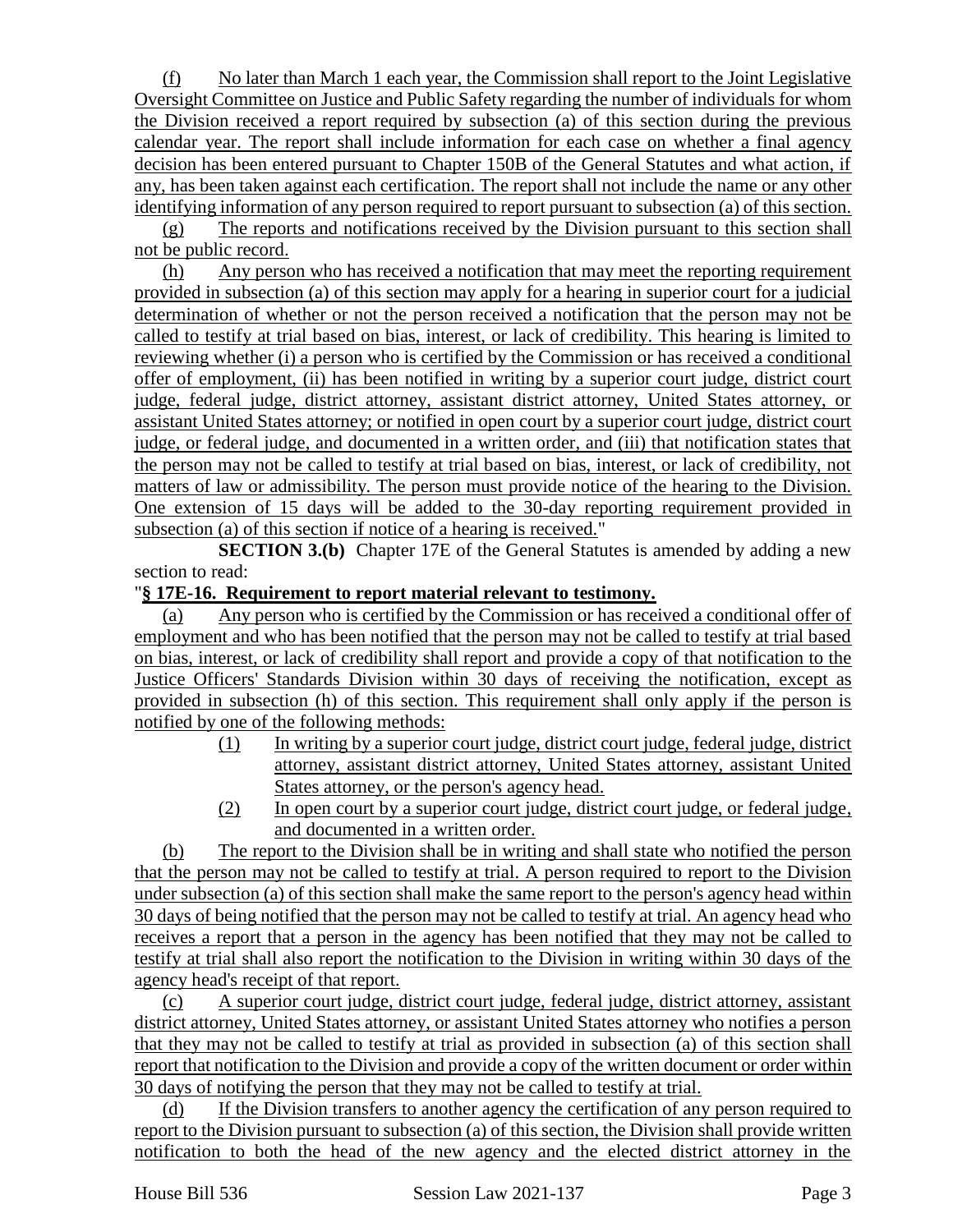prosecutorial district where the agency is located that the person has been previously notified that the person may not be called to testify at trial. If the new agency receiving notification pursuant to this subsection is a State agency, the Division shall notify the elected district attorney in every prosecutorial district of the State.

(e) If any person required to report to the Division pursuant to subsection (a) of this section is subsequently informed in writing that that notification has been rescinded, the person shall provide the Division a copy of that document. The provisions of subsection (d) of this section do not apply if the person required to report pursuant to subsection (a) of this section is subsequently informed in writing that the notification has been rescinded.

(f) No later than March 1 each year, the Commission shall report to the Joint Legislative Oversight Committee on Justice and Public Safety regarding the number of individuals for whom the Division received a report required by subsection (a) of this section during the previous calendar year. The report shall include information for each case on whether a final agency decision has been entered pursuant to Chapter 150B of the General Statutes and what action, if any, has been taken against each certification. The report shall not include the name or any other identifying information of any person required to report pursuant to subsection (a) of this section.

(g) The reports and notifications received by the Division pursuant to this section shall not be public record.

(h) Any person who has received a notification that may meet the reporting requirement provided in subsection (a) of this section may apply for a hearing in superior court for a judicial determination of whether or not the person received a notification that the person may not be called to testify at trial based on bias, interest, or lack of credibility. This hearing is limited to reviewing whether (i) a person who is certified by the Commission or has received a conditional offer of employment, (ii) has been notified in writing by a superior court judge, district court judge, federal judge, district attorney, assistant district attorney, United States attorney, or assistant United States attorney; or notified in open court by a superior court judge, district court judge, or federal judge, and documented in a written order, and (iii) that notification states that the person may not be called to testify at trial based on bias, interest, or lack of credibility, not matters of law or admissibility. The person must provide notice of the hearing to the Division. One extension of 15 days will be added to the 30-day reporting requirement provided in subsection (a) of this section if notice of a hearing is received."

**SECTION 3.(c)** This section becomes effective October 1, 2021, and applies to notifications received prior to, on, or after that date by persons required to report pursuant to this act.